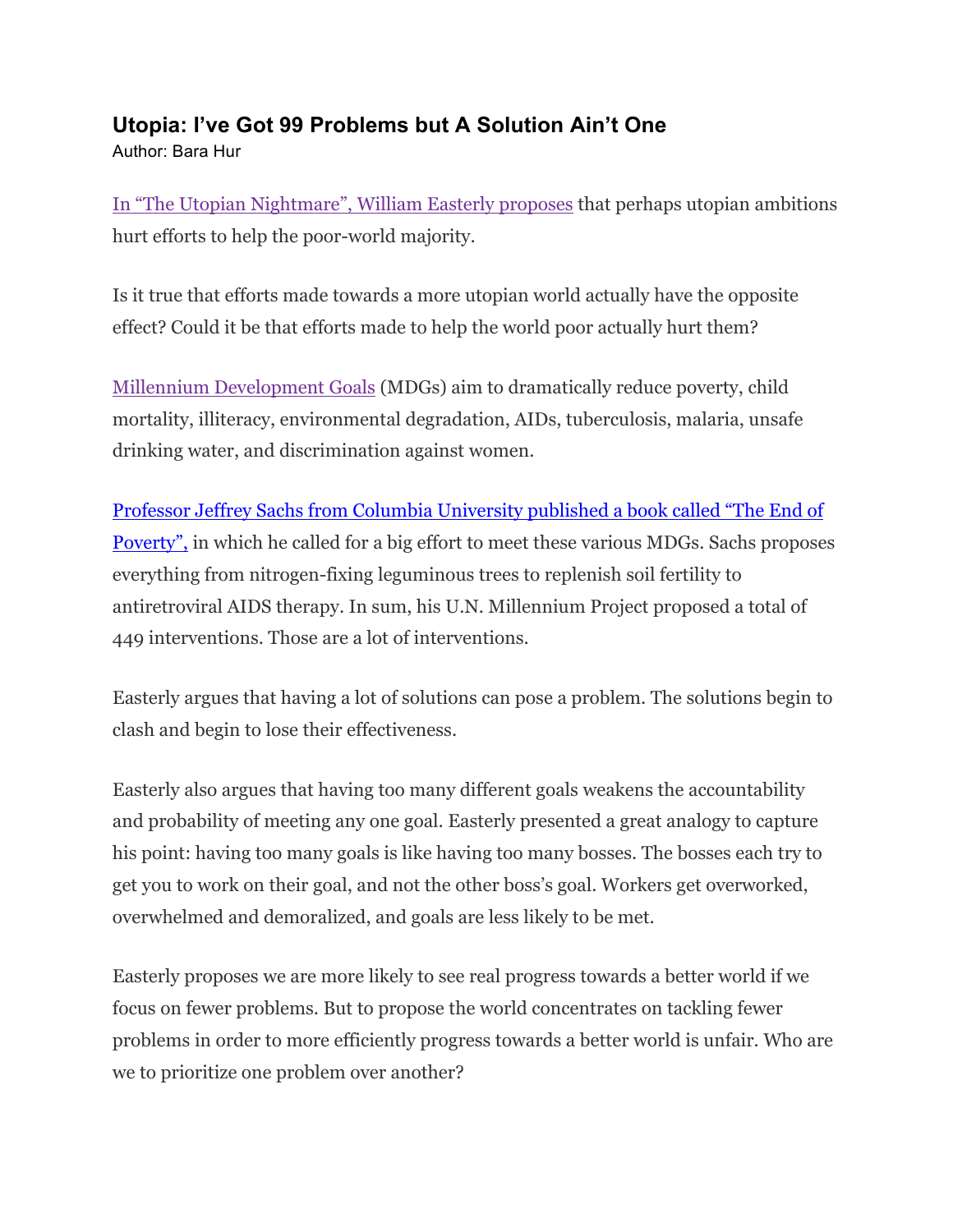For instance, let's say there was Person A and Person B. Person A struggles to make ends meet and is having a hard time feeding his family. Person A probably thinks poverty is the worst problem in the world and should be prioritized as the most serious problem. Person B, who's dealing with HIV, would beg to differ and think health is the more important problem in need of a solution. It wouldn't be fair to say, "Person B, we are only going to focus on solving poverty right now, so sorry, but we can't help you" or "Sorry, Person A. We're going to focus on HIV right now so poverty's going to have to wait."

It may be true that if we all work on solving global poverty, then we'll do a better job at accomplishing the goal. But what about all the other problems? Do we tell the rest of the world suffering from different problems to wait their turn? Tough luck? Maybe next time?

Prioritizing the alleviation of global poverty would be unfair to people suffering from HIV/AIDs, the polar bears on the brink of extinction due to climate change, and the children on the brink of death due to diarrhea caused by unsafe drinking water.

If you think about how many things are wrong in this world, the problem isn't that we have too many solutions. Rather, we don't have enough!

## **Having Many Solutions is NOT a Problem**

Life has a lot of problems. And for each problem, there's going to be a different solution because there is no such thing as a "one-size-fits-all" solution. That means, we're going to end up with a lot of solutions.

This isn't as bad as Easterly says it is.

Easterly makes a lot of great points. International development is a crowded field. There are many players and each plays a different role. Sometimes, it gets difficult to have them work together in an efficient way. A major loss in having so many players playing different roles is that not all players are working to meet the same goal and sometimes,